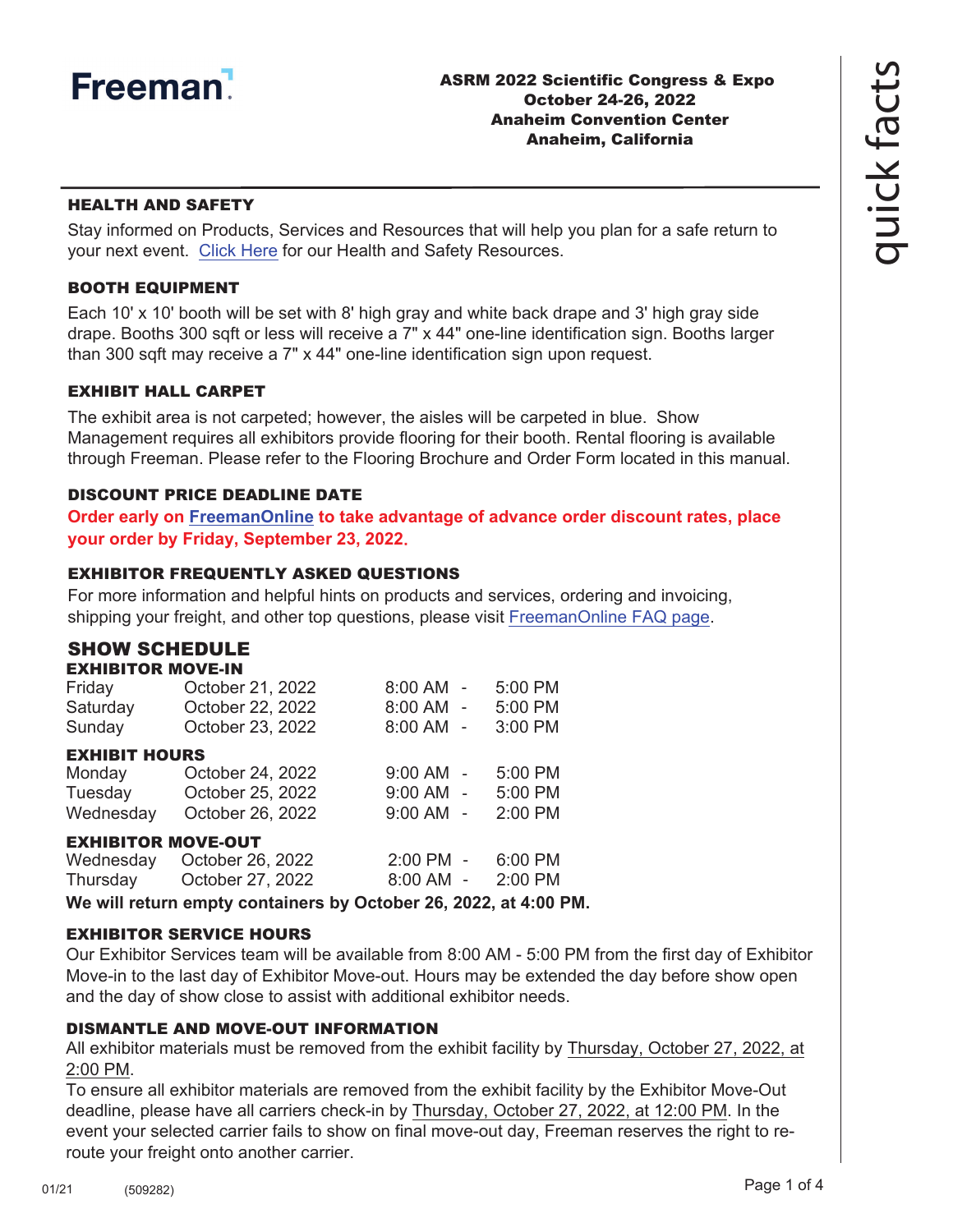# quick facts

# POST SHOW PAPERWORK AND LABELS

Our Exhibitor Support Department will gladly prepare your outbound Material Handling Agreement and labels in advance. Complete the Outbound Shipping form and your paperwork will be available at show site. Be sure your carrier knows the company name and booth number when making arrangements for shipping your exhibit at the close of the show.

#### EXCESSIVE TRASH AND BOOTH ABANDONMENT

Any excessive trash which consists of display materials, carpet, padding, crates and/or pallets will be disposed of and charged both a handling fee and disposal fee during move-in. Excessive booth materials and/or literature left in the booth at the end of the published exhibitor move-out that is not labeled for an outbound shipment will be considered abandoned and deemed as trash. The exhibitor will be charged for the removal and disposal of these items. Charges may include Installation & Dismantle Labor, Forklift/Rigging Labor, and/or Dumpster Fee.

# SERVICE CONTRACTOR CONTACTS / INFORMATION:

FREEMAN

[Contact Us](https://www.freemanco.com/store/faqs#contactUS)

# FREEMAN EXHIBIT TRANSPORTATION

(800) 995-3579 Toll Free US & Canada or +1 (512) 982-4187 or +1 (817) 607-5183 Local & International Shipping Services or fax +1 (469) 621-5810 or email exhibit.transportation@freeman.com

#### FREEMAN ONLINE®

**Take advantage of discount pricing by ordering online at [FreemanOnline](https://www.freemanco.com/store?utm_source=Forms&utm_medium=PDF) by Friday, September 23, 2022.** Using the enhanced Freeman Online, you will enjoy easy access to added features and functions as well as the high caliber of Freeman services you've come to expect - **before, during** and **after** your show.

To place online orders you will be required to enter your unique Username and Password. If this is your first time to use Freeman Online, click on the "**Create an Account**" link. To access Freeman Online without using the email link, visit [FreemanOnline](https://www.freemanco.com/store?utm_source=Forms&utm_medium=PDF).

If you need assistance with Freeman Online please call Exhibitor Support at (888) 508-5054.

#### SHIPPING INFORMATION

Warehouse Shipping Address:

Exhibiting Company Name / Booth # **ASRM 2022 Scientific Congress & Expo** C/O Freeman 3456 E Miraloma Ave Anaheim, CA 92806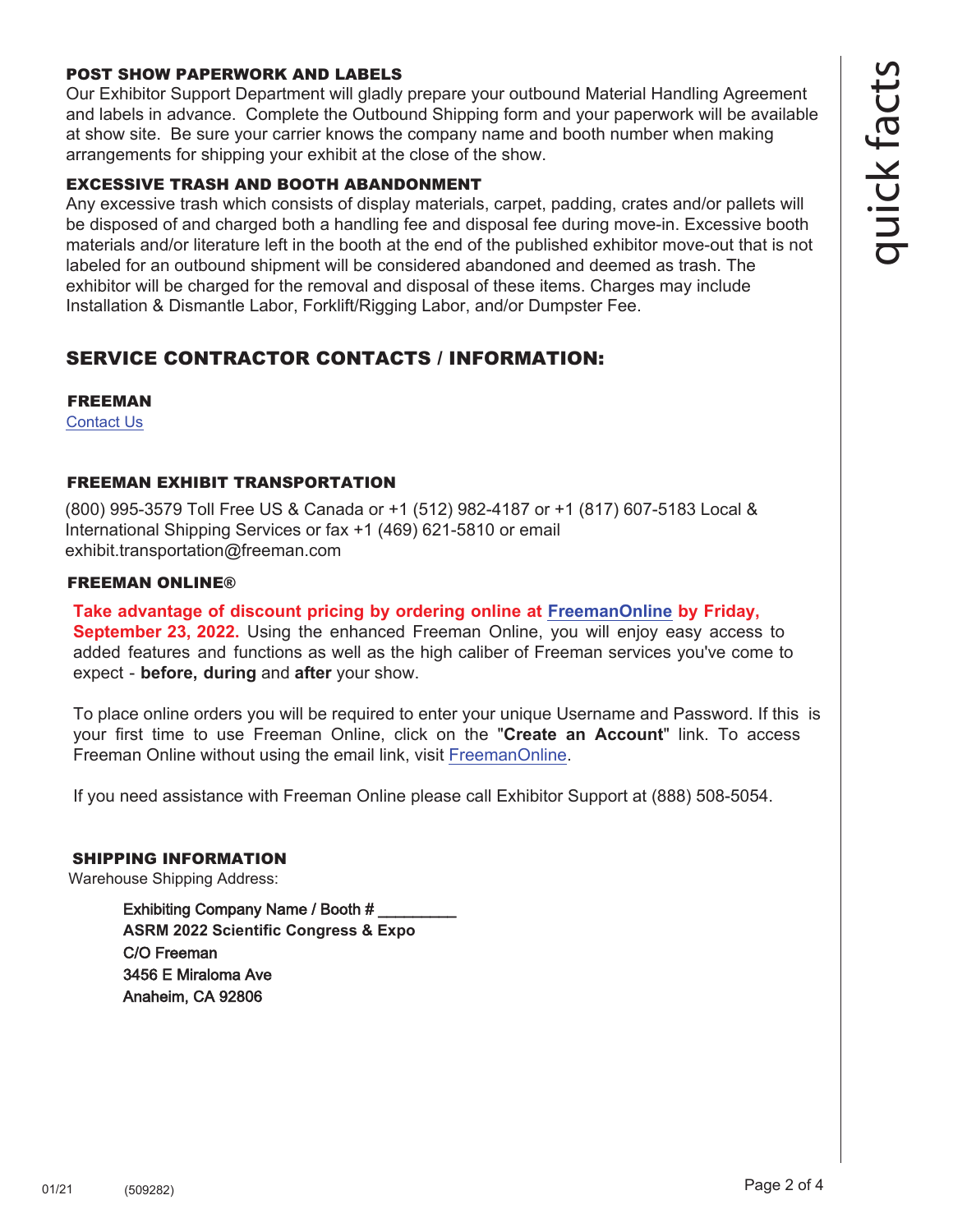Freeman will accept crated, boxed or skidded materials beginning Monday, September 19, 2022, at the above address. Material arriving after **Thursday,** October 13, 2022, will be received at the warehouse with an additional after deadline charge. Please note that the Freeman Warehouse does not accept uncrated freight (loose, pad-wrapped material and/or unskidded machinery), COD shipments, hazardous materials, freight requiring refrigerated or frozen storage, a single piece of freight weighing more than 5,000 pounds or a single piece of freight beyond the dimensions of 108" H x 93" W. Warehouse materials are accepted at the warehouse Monday through Friday between the hours of 8:00 AM - 3:30 PM. Certified weight tickets must accompany all shipments. If required, provide your carrier with this phone number: (888) 508-5054.

Show Site Shipping Address:

Exhibiting Company Name / Booth # \_\_\_\_\_\_\_\_\_ **ASRM 2022 Scientific Congress & Expo** C/O Freeman **Anaheim Convention Center** 1850 West St Anaheim, CA 92802

Freeman will receive shipments at the exhibit facility beginning Friday, October 21, 2022. Shipments arriving before this date may be refused by the facility. Any charges incurred for early freight accepted by the facility are the responsibility of the Exhibitor. Certified weight tickets must accompany all shipments. If required, provide your carrier with this phone number: (888) 508-5054.

**Please note: All materials received by Freeman are subject to Material Handling Charges and are the responsibility of the Exhibitor. This also applies to items not ordered through the Official Show Vendors. Refer to the material handling form for charges for the service.** 

Please be aware that disposal of exhibit properties is not included as part of your material handling charges. Please contact Freeman for your quoted rates and rules applicable to disposal of your exhibit properties.

#### PURCHASE TERMS

Freeman's Terms & Conditions apply to all orders submitted to Freeman for any goods or services, and may be amended without notice. To review the current Purchase Terms, [click here.](https://www.freemanco.com/store/footerPages/footerPagesProfileFrame.jsp?page=purcha seTerms&_ga=2.176437029.1419744130.1584226036-1715307741.1584226036)

#### LABOR INFORMATION

Union Labor may be required for your exhibit installation and dismantle. Please carefully read the UNION RULES AND REGULATIONS to determine your needs. Exhibitors supervising Freeman labor will need to pick up and release their labor at the Freeman Service Center. Refer to the order form under Display Labor for Straight time and Overtime hours.

#### ASSISTANCE

We want you to have a successful show. If we can be of assistance, please call Exhibitor Support at (888) 508-5054.

# WE APPRECIATE YOUR BUSINESS!

quick facts